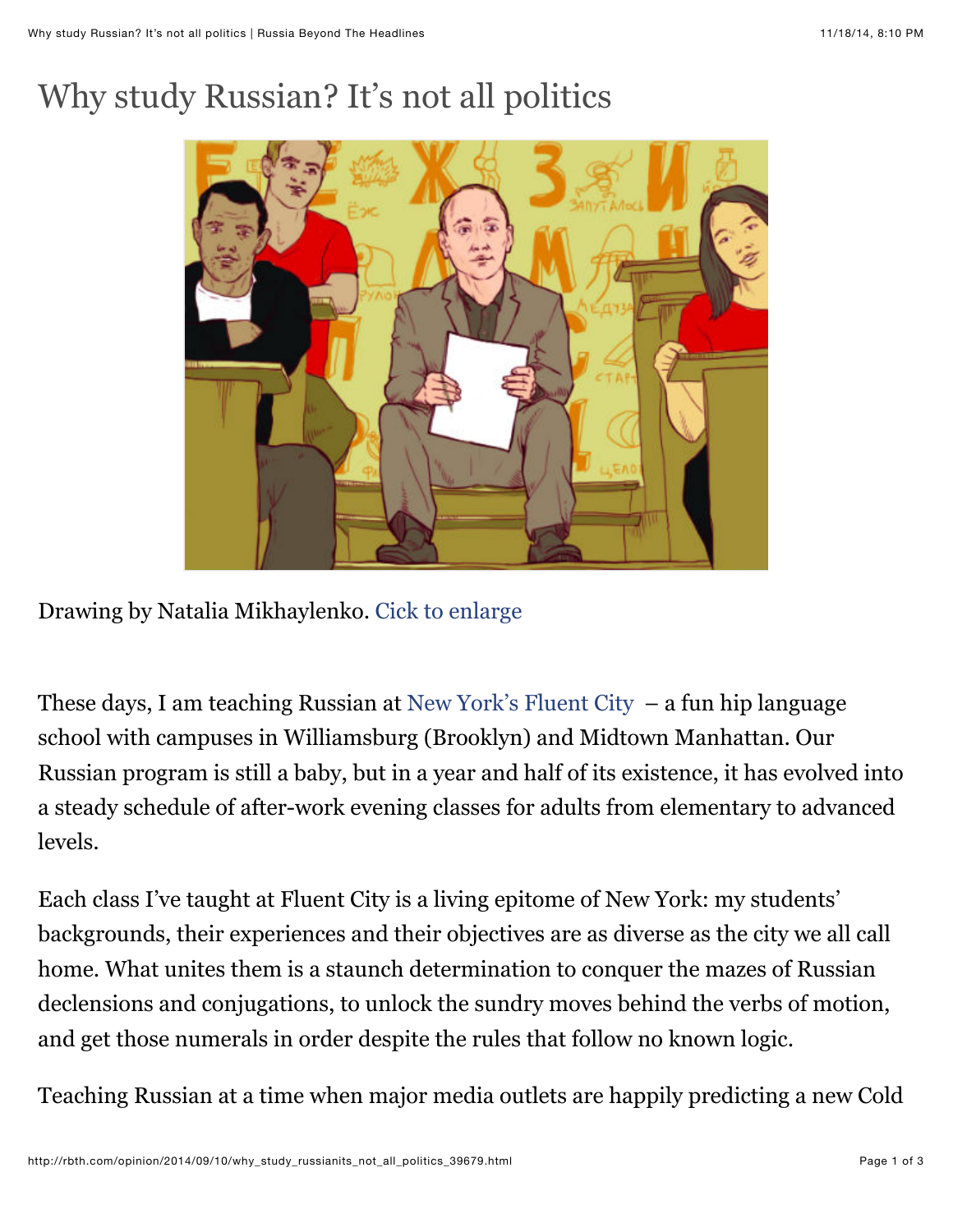War, if not World War III, is both a curious and an enlightening endeavor. Why are my students studying Russian, right here, in New York, and right now, in 2014, in the context of heated animosity between the governments of the Russian Federation and the United States? I asked them. Here are some of their responses:

"As a Foreign Language teacher [of Spanish and French], I always wanted to speak a non-romance language. Of course, work always got in the way. Once I retired, one of the first things I did was to enroll in a Russian class. Now I can communicate with my neighbors and shop in the local stores!"

"I'm learning Russian to better understand and connect with the Russian novels I love, and to one day read them in the original language. My favorite has always been The Brothers Karamazov, but the subtlety of Anna Karenina is slowly revealing itself to me and I think that book might have even more to offer. I have a whole list of others I have yet to read, they are such a challenge!"

"I have Russian relatives on my father's side, but I never learned to speak Russian with them. Then three years ago, I met an extraordinary Russian woman. I started to learn Russian, and then one of my jobs decided also to cater to Russian people, and asked more staff to learn Russian. Other business opportunities began opening up, and I moved into my friend's apartment building in a Russian neighborhood, just as our friendship began to become more romantic...."

"Last year I was thinking over what new journalism skills to pick up, what would be interesting to me and also potentially open doors to new kinds of assignments. At the same time, I was researching some story ideas involving the Arctic, climate change and resource development. I realized there was next to no coverage of contemporary Russian science and environmental issues in the American press – and here I was with seven or eight years of Russian language study floating around somewhere in my brain. My hope is that having some skills in a second language will give me a professional edge."

To put these motivations into perspective, I spoke to Kevin Moss of Middlebury College